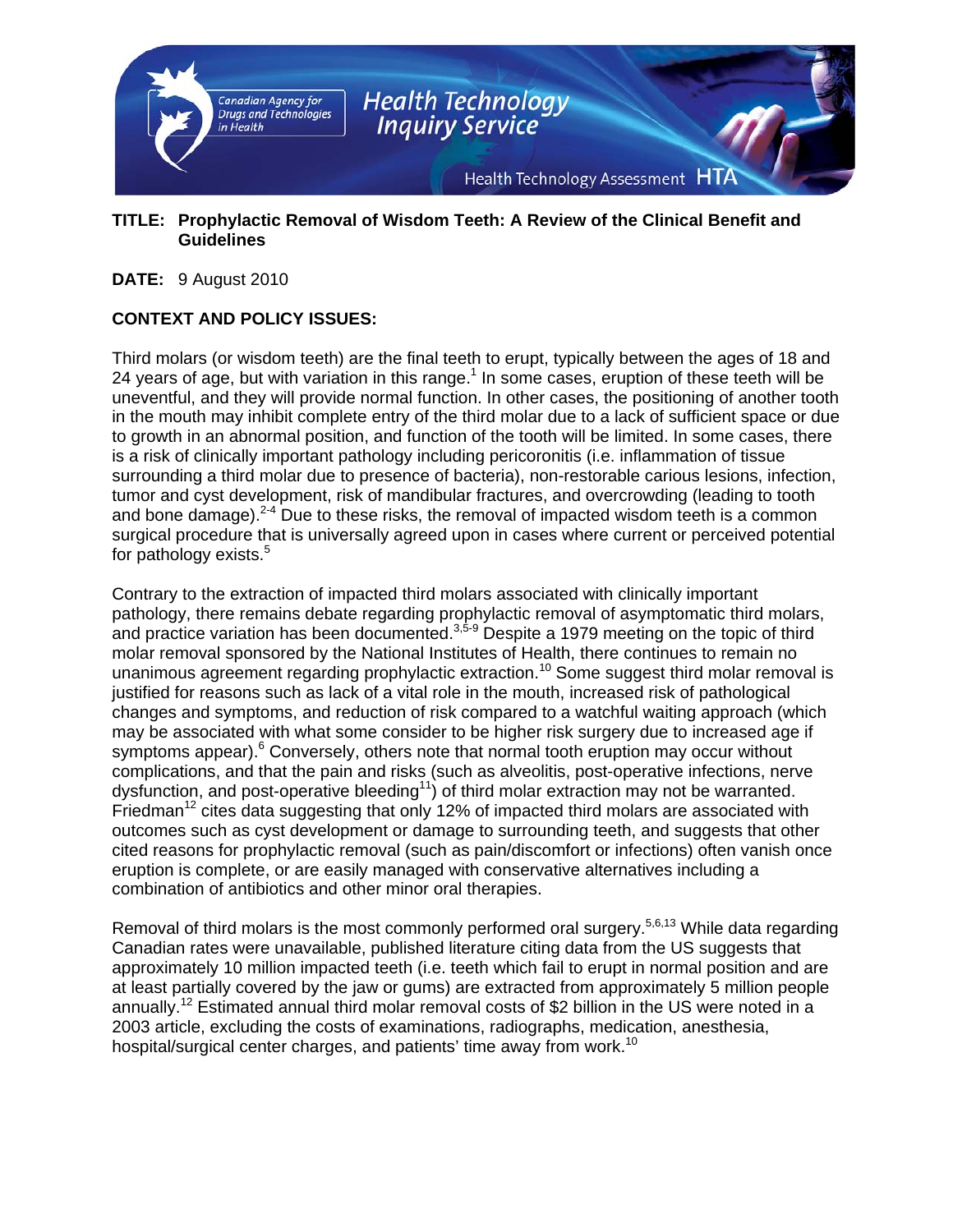Prophylactic wisdom tooth extraction is currently a covered benefit by some Canadian healthcare plans. This rapid review was undertaken to evaluate the extent of evidence supporting this practice.

## **RESEARCH QUESTIONS:**

- 1. What is the evidence for the clinical benefit of prophylactic removal of asymptomatic wisdom teeth compared with retention of asymptomatic wisdom teeth?
- 2. What are the evidence-based guidelines for the prophylactic removal of asymptomatic wisdom teeth?

#### **METHODS:**

A limited literature search was conducted on key health technology assessment resources, including PubMed, EBSCOhost: CINAHL, The Cochrane Library (Issue 7, 2010), University of York Centre for Reviews and Dissemination (CRD) databases, ECRI (Health Devices Gold), EuroScan, international health technology agencies, and a focused Internet search. The search was limited to English language articles published between January 1, 2000 and July 9, 2010. No filters were applied to limit retrieval by study type.

To address research question 1, health technology assessments, systematic reviews (with or without meta-analyses), randomized controlled trials (RCTs), and non-randomized studies were eligible for inclusion. Studies were required to compare clinical outcomes between groups of individuals diagnosed as having asymptomatic wisdom teeth where one portion of the group underwent prophylactic surgery for third molar removal, while the other group retained their asymptomatic teeth. No restrictions on clinical outcomes, participant age, or duration of followwere used. Reviews which did not appear to be conducted using a systematic approach (e.g. narrative reviews, or those failing to report a framework for their literature search) were excluded.

Clinical practice guidelines and recommendations were retained for inclusion to address research question 2.

HTIS reports are organized so that the higher quality evidence is presented first. Therefore, systematic reviews and meta-analyses are presented first. These are followed by nonrandomized studies and evidence-based guidelines.

#### **SUMMARY OF FINDINGS:**

Overall, seven relevant articles were identified from the electronic search of databases and grey literature. This included four systematic reviews,  $1,14-16$  one non-randomized study,  $17$  and two clinical practice guidelines.18,19 No relevant health technology assessment reports or RCTs were identified. Details from these articles are summarized below, stratified by type of publication, and with accompanying study details provided in tables in Appendix 1 of this review where indicated.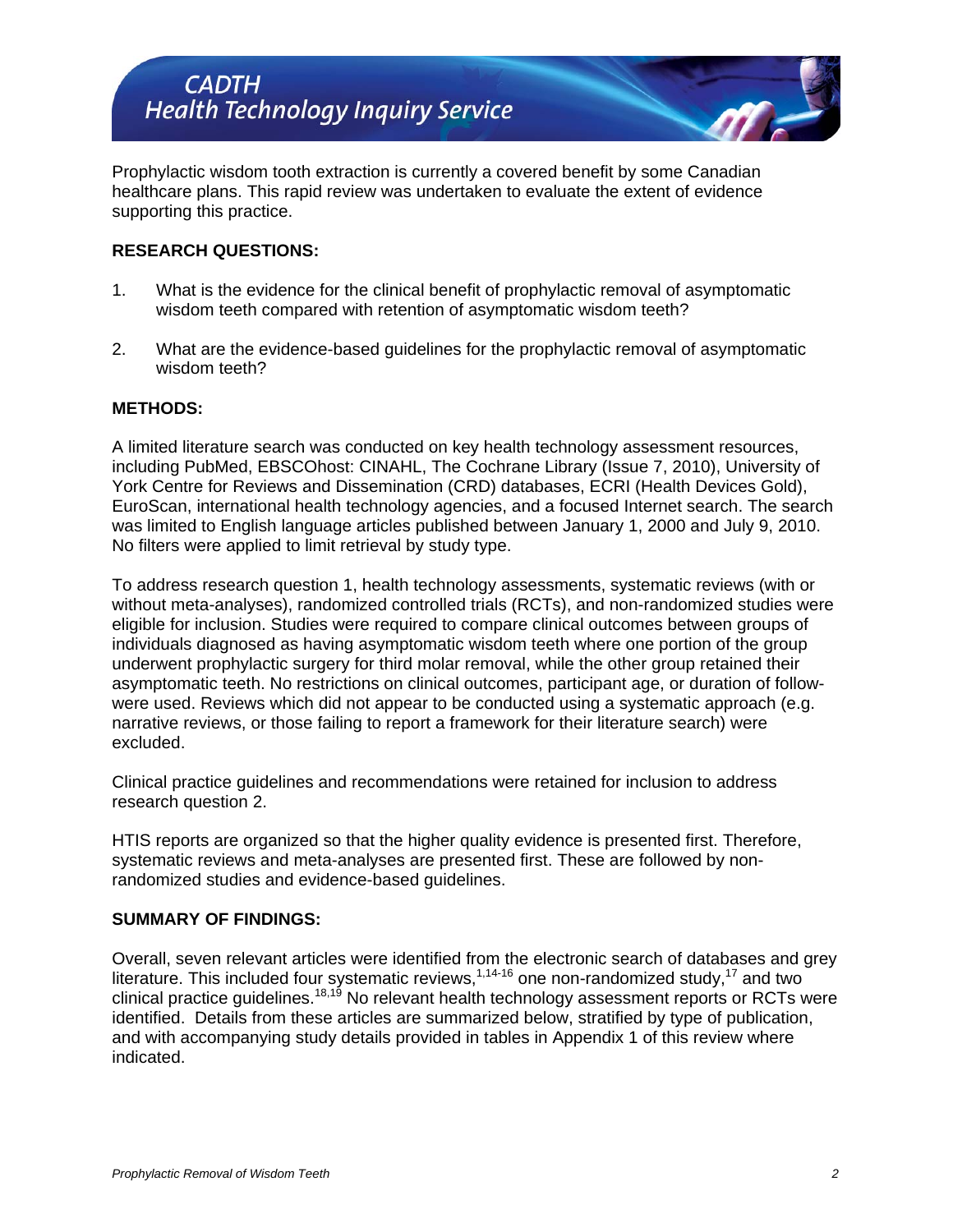## **Systematic reviews and meta-analyses**

A total of four relevant systematic reviews (Song 2000,<sup>14</sup> Mettes 2008,<sup>15</sup> Norwegian Knowledge Centre for Health Services 2003,<sup>16</sup> Dodson 2009<sup>1</sup>) were identified by the literature search. A summary of their findings is presented here, and an overview of methods used by these reviews is provided in Table 1 of Appendix 1.

#### *Song et al (2000):<sup>14</sup>*

In 2000, Song and colleagues<sup>14</sup> reported findings from a systematic review carried out to explore the clinical and cost-effectiveness of prophylactic wisdom tooth removal. The authors located totals of two RCTs, 34 literature reviews, and four decision analysis studies from their search that were included in their review.

The two RCTs identified were published in 1998 and 1999, respectively, with one carried out in the UK and one in Denmark. The UK-based trial primarily explored the impact on incisor crowding with wisdom tooth retention (n=33) relative to prophylactic extraction (n=44). Outcomes collected and analyzed by study investigators included Little's Irregularity Index, intercanine width, and arch length. Five years of follow-up were planned, with analysis of outcomes based on comparison of baseline and final follow-up measures. Based on the collected data and data analysis, the authors concluded that there was insufficient evidence to suggest a benefit of third molar removal.

The second RCT, based in Denmark, was still ongoing at the time the work of Song and colleagues was published, and therefore limited intermediate findings were available (200 of a planned 500 participants had been enrolled). The study was planned to evaluate the clinical and cost-effectiveness of prophylactic third molar extraction, with extraction performed according to associated comorbidities (i.e. watchful waiting) in a collection of participants aged between 18 and 30 years. Questionnaires were to be used for outcome data collected related to clinical effectiveness and quality of life, and an economic evaluation from a societal perspective was to be carried out. Song et al. indicated that only descriptive results from the study were available at that time, and that these results suggested the following findings: (1) prophylactic wisdom tooth extraction may be associated with reduced functional health status, as well as elevated healthcare costs and losses in productivity; (2) amongst participants being monitored according to the principle of watchful waiting, few had shown indication of changes in pathology suggestive of the need for wisdom tooth removal. Unfortunately, no subsequent publications of the clinical or cost-effectiveness findings could be located for this report.

The collection of 34 literature reviews identified by the authors was described as being of low methodologic quality, and the authors noted that none were systematic reviews. The authors also noted that relevant details of individual studies described within these literature reviews were typically limited, thereby preventing readers from developing an appropriate sense of the reliability of study findings. None of the included literature reviews made mention of identified RCTs, and instead primarily consisted of varied forms of observational studies. Quantification of risks and benefits were not discussed by this collection of literature. Relevant and common themes extracted by the authors from these studies were as follows: (1) from a total of nine reviews focused on the aspect of anterior crowding, eight claimed there was little to no benefit of prophylactic third molar extraction; (2) amongst 21 reviews described by the authors as being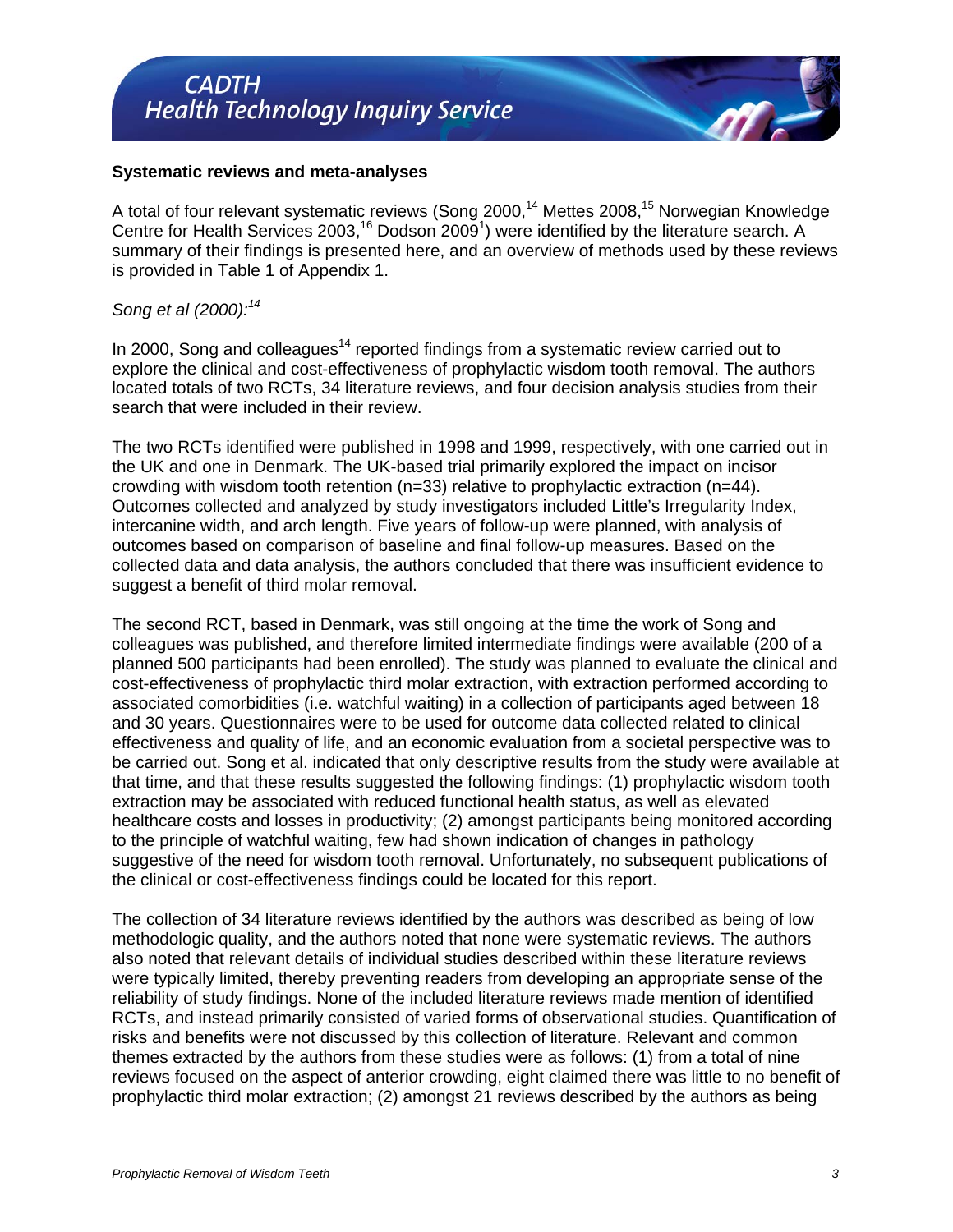more general, 12 of them were associated with conclusions of uncertainty regarding the practice of prophylactic extraction; and (3) three of four reviews mainly oriented to the topic of surgical complications expressed uncertainty regarding best practice.

The collection of four decision analyses (all of which were published prior to 2000) employed different methods to compare clinical outcomes associated with extraction versus retention of asymptomatic third molars, including variations in methods for estimating the risk of complications (both related to surgery or to third molar retention), means of representing patient utilities, and consideration of costs. While these studies varied in certain methodological aspects, their findings were consistent; all suggested that the well-being of participants is greatest if surgical extraction is only performed in the presence of impacted third molars which are associated with pathologic changes, and that such practice was also the most cost-effective approach. Work by the ECRI institute cited, but not formally included by the authors, concluded that there are no reliable predictors of future pathologic changes, and that while prophylactic removal reduced the risk of future pathologic changes and post-surgical complications, dental crowding is not reduced; it was suggested that only one of every six patients would benefit from prophylactic removal. The authors noted that given the lack of long-term, randomized studies addressing this issue, the evidence upon which decision modeling exercises was based is generally from studies associated with a greater potential for bias.

#### *Mettes et al (2008):<sup>15</sup>*

In 2008, a Cochrane systematic review by Mettes and colleagues<sup>15</sup> reported findings regarding the effectiveness of interventions for management of asymptomatic impacted wisdom teeth in adolescents and adults. No meta-analyses were performed by the authors due to important variations amongst studies, and thus a narrative review of study findings was provided.

Three relevant studies were identified and selected for inclusion by the authors. Two were RCTs exploring the impact of prophylactic third molar removal on late incisor crowding in adolescents. The two RCTs were completed in 1982 and 1998. The 1998 study is not discussed in further detail here, as it was the same UK-based study included in the earlier described review by Song et al;<sup>14</sup> the study's data did not provide support for prophylactic removal of impacted wisdom teeth.

The 1982 study was carried out in Sweden amongst adolescents aged 13 to 19 years with unerupted wisdom teeth, and employed a split-mouth design (i.e. each participant experiences both interventions, one on each side of the mouth) to examine the impact of surgical removal of asymptomatic third molars versus third molar retention on arch length over a minimum three year follow-up period. The study was assigned an overall quality grade of C (i.e. a high risk of bias) based on the presence of inadequate allocation concealment, lack of outcome assessor blinding, unclear description of randomization, and a presence of withdrawals. It was found that benefits and harms were not predictable amongst the treatment and control groups, as mean changes in arch length were comparable in both groups.

The third study was an ongoing trial at the time the review was carried out. Mettes et al reported that the investigators of the third trial indicated an intention to publish findings, but no data were available to them for inclusion in their review.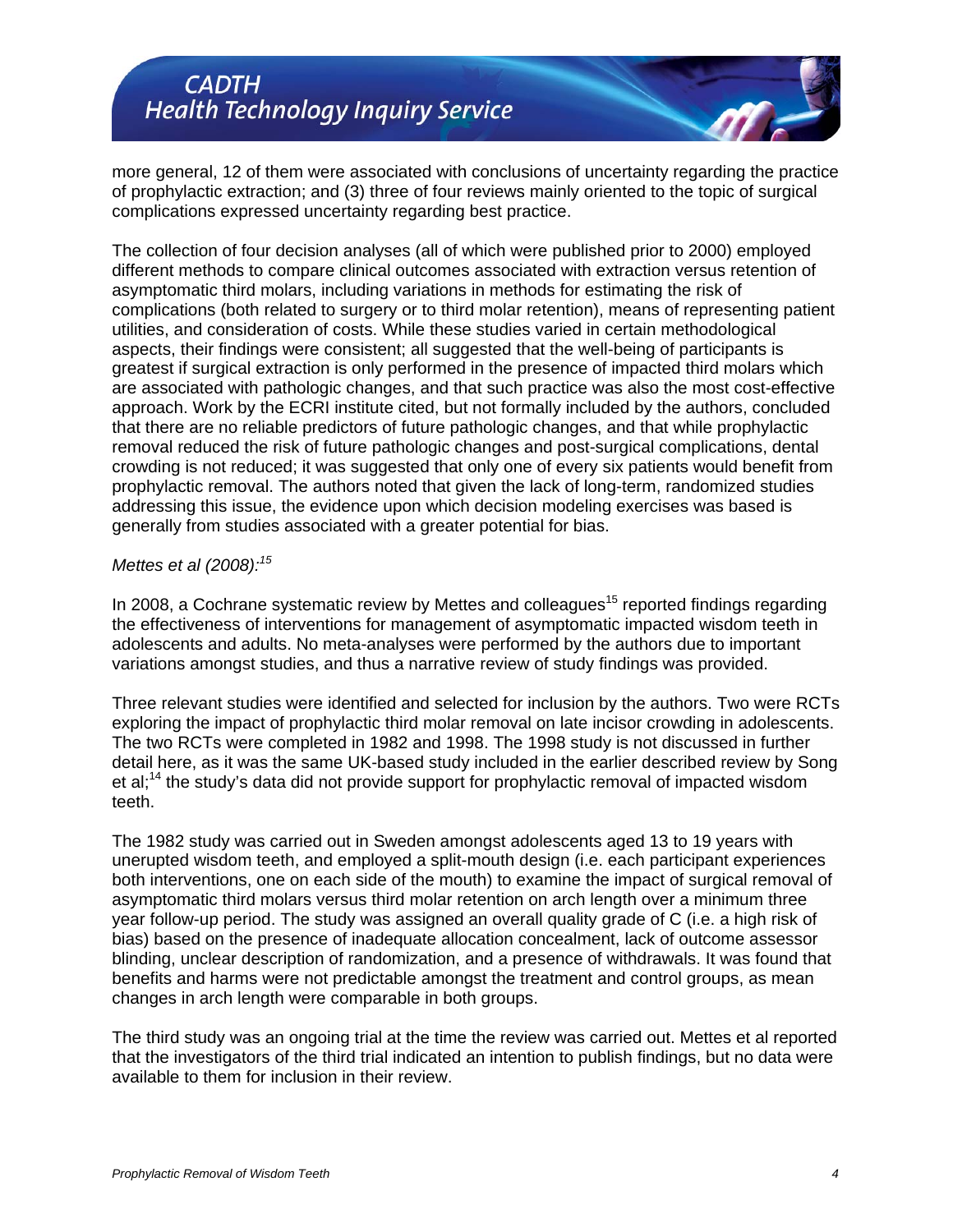The authors noted that neither of the two trials provided data related to patient oriented outcomes or aspects of cost, and that no studies in adults were located. The difficulty of carrying out a study with sufficient follow-up was also noted. The authors recommended that clinicians place primary focus on considerations such as consistent radiographic examination and monitoring of third molars beginning in adulthood (with careful attention to the occurrence of pathologic sequelae), and that the current uncertainty of the benefits of prophylactic third molar removal be shared with patients. The need for sound research studies with longer follow-up was stated, as well as the need for additional exploration of decision analytic exercises with adequate incorporation of patient preferences.

#### *Norwegian Knowledge Centre for Health Services (2003):<sup>16</sup>*

A report authored by the Norwegian Knowledge Centre for Health Services<sup>16</sup> (2003) explored the issue of prophylactic third molar removal, specifically examining the incidence of surgical complications associated with removal, morbidities related to tooth retention, and relevant issues related to either changes to patients' quality of life or items of economic importance. The review was published in Norwegian and, thus, not all details could be included here, but an English summary was available. The report was based on existing reviews from the National Coordinating Centre for Health Technology Assessment (NCCHTA), the National Institute for Health and Clinical Excellence (NICE), and the Scottish Intercollegiate Guidelines Network (SIGN), as well as an updated review of studies published between 1999 and 2003.

A total of 25 studies were included in the report: eleven patient series, five cohort studies, two case-control studies, six cross-sectional studies, and one decision analysis. Studies related to complications from prophylactic third molar extraction were described as generally being associated with low frequencies of inferior alveolar or lingual nerve damage lasting beyond six months, pain, serious infections, or fractures. Complications related to retention of asymptomatic third molars included high frequencies of both caries and pericoronitis, as well as lower frequencies of cysts, tumors, and root resorption (supporting data were not available in the English summary). The authors described a UK-based decision analysis as concluding that retention of asymptomatic third molars was the more cost-effective strategy compared to prophylactic removal. The authors suggested that this conclusion may be different in Norwegian practice for two reasons: (1) the UK-based analysis likely included extraction of both fully retained and partially erupted wisdom teeth, while Norwegian practice would only consist of removal of partially erupted teeth; and (2) all four wisdom teeth are often removed simultaneously in the UK under general anesthesia, which is not standard practice in Norway. The authors concluded by recommending that prophylactic extraction of asymptomatic, partially erupted wisdom teeth only be pursued when future morbidity is anticipated, and the treating practitioner feels that the patient would be at low risk of surgical complications; extraction of asymptomatic and fully retained wisdom teeth was not recommended. The authors cited the fact that most studies were small and of a non-randomized design to be a limiting factor, and that patient preferences also warrant consideration given the uncertainty of the evidence.

## *Dodson and Susarla (2009):<sup>1</sup>*

In 2009, Dodson and Susarla<sup>1</sup> reported findings from a systematic review carried out to address two of research questions, one of which was to determine whether asymptomatic and disease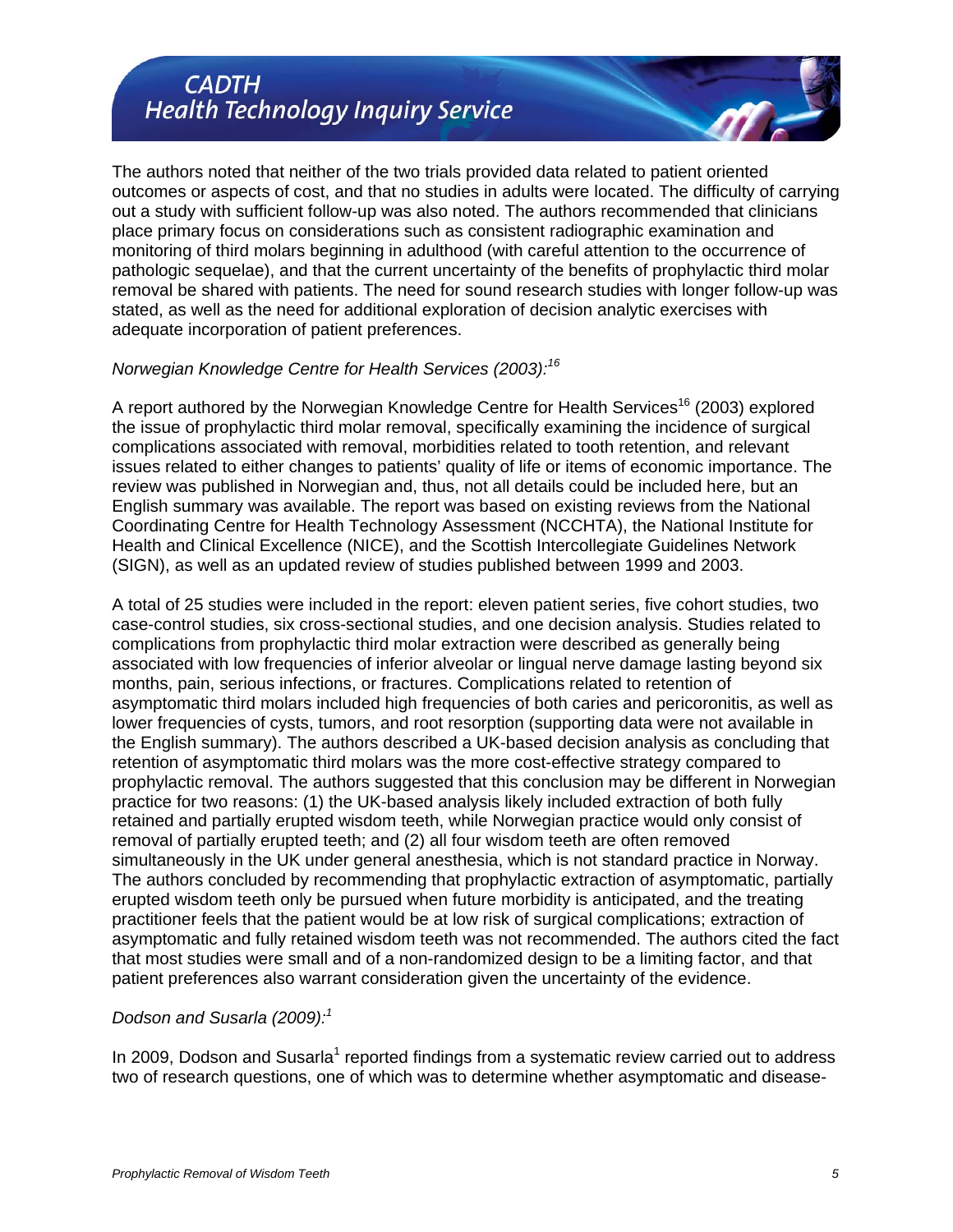free impacted wisdom teeth should be removed prophylactically. Based on the evidence that the authors reviewed, the authors noted several points:

- approximately 30-60% of patients who retain asymptomatic third molars will have at least one of them removed in the four to twelve year period following initial assessment;
- no evidence was currently sufficient to confirm or disprove benefits of prophylactic wisdom tooth removal;
- it remains unclear whether the practice of active surveillance (i.e. watchful waiting) is effective for management of asymptomatic third molars.

This systematic review included the same studies summarize above, $14-16$  and thus no further details regarding their findings are provided here. However, the interpretations of the authors, along with a summary of their perceived quality of the evidence based on the Grading of Recommendations Assessment, Development and Evaluation (GRADE) scale, have been provided. The authors reported the following conclusions and associated qualities of evidence:

- It is currently unclear whether early extraction of asymptomatic wisdom teeth in adolescents of ages 13 to 19 years provides benefit in terms of prevention of late crowding of lower incisor teeth relative to no extraction. (quality of evidence: very low)
- It is currently unclear whether early extraction of asymptomatic wisdom teeth in adolescents of ages 13 to 19 years provides benefit in terms of reductions in pain, infection, or limited mouth opening at three years after extraction relative to no extraction. (quality of evidence: very low).
- No direct information from RCTs or prospective cohort studies were found that addressed any of the following comparisons: active surveillance versus active surveillance plus no extraction, active surveillance versus extraction.

The authors also noted that when caries are present in the adjacent second molar, prophylactic extraction of asymptomatic third molars may be beneficial in order to permit treatment. There may also be benefit when periodontal pockets distal to the second molar are present.

## **Non-randomized Studies**

One non-randomized study with a treatment and a control group was identified by the literature search.

Kunkel and colleagues<sup>17</sup> (2007) reported findings from a cohort study that enrolled hospitalized patients who were admitted for third molar associated complications between 2003 and 2006. Patients were retrospectively categorized according to whether, upon admission, a third molar had been prophylactically removed, therapeutically removed (i.e. non-elective), or was still present.

A total of 100 participants aged from 14-86 years (median 31 years) were enrolled during the study period: 27 undergoing prophylactic extraction, 44 undergoing non-elective extraction, and 29 with molars intact who had experienced complications associated with pericoronitis. Amongst them, reasons for admission primarily consisted of severe infection, as well as small numbers of mandible fracture, luxation (of teeth, fragments or instruments to soft tissues or maxillary sinus), lingual nerve transaction, and post-surgical hemorrhage. Using a conventional statistical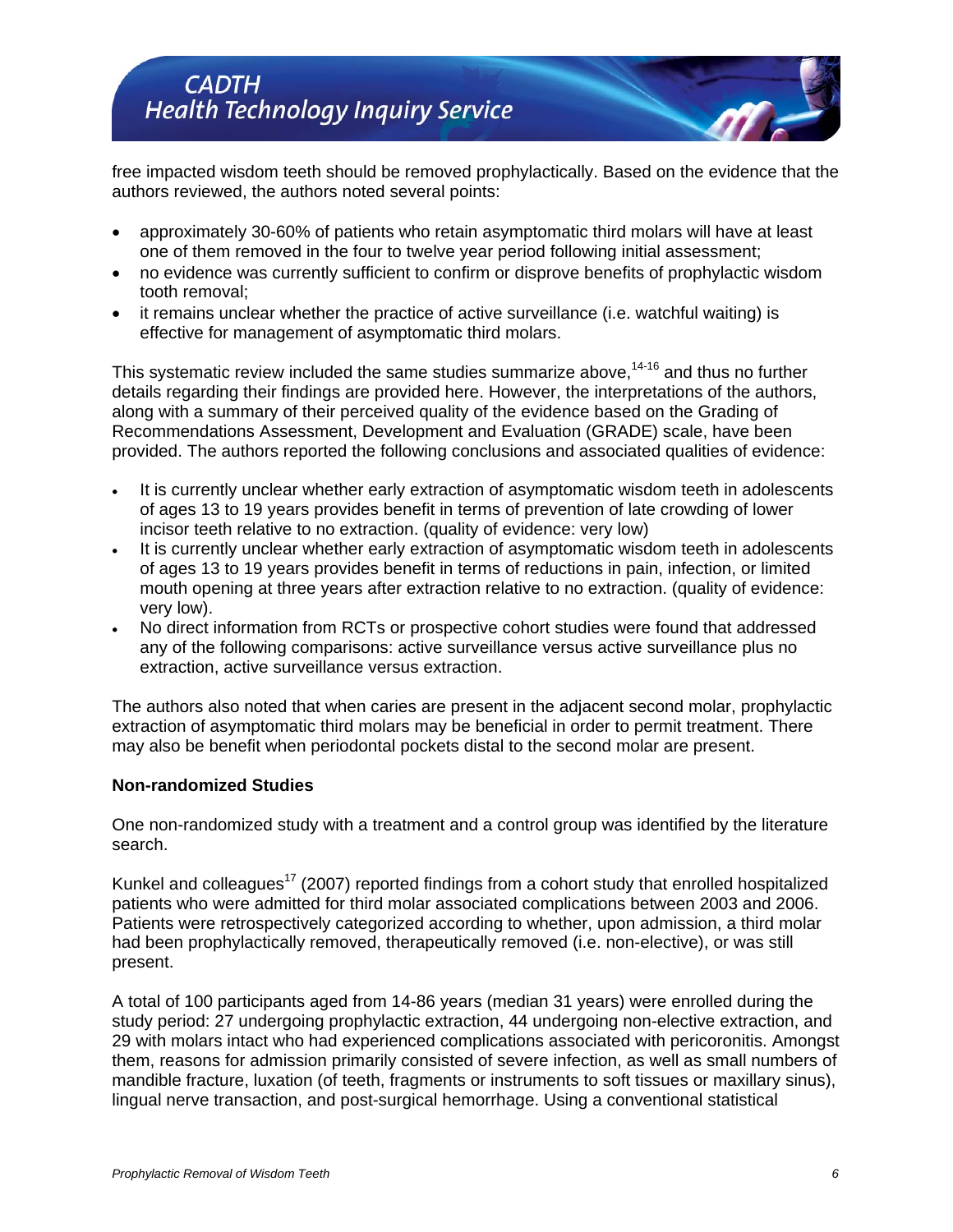significance level of 5%, the authors concluded that there was no difference in length of hospital stay (prophylactic: mean 6.7 days with range 2 - 16 days versus therapeutic: mean 7.9 days with range 2 - 28 days), direct treatment costs (mean €2,650 with range €1,349 - €7,775 versus mean  $€2,747$  with range  $€1,259 - €7,775)$  or days of disability (mean 16.3 days with range 3 -42 days versus mean 18 days with range 6 - 35 days) based on statistical analyses carried out to compare those that underwent prophylactic versus therapeutic third molar removal, respectively. Levels of white blood cells and C-reactive protein did not show a difference between groups based on formal statistical comparison. The authors concluded by noting that while complications were seen in all age groups in their study (i.e. were not limited to older patients), a considerable amount of the complications seen occurred after 40 or more years of symptom-free living. It was also noted that there is no comprehensive study design that will permit capture of all long-term implications of a watchful waiting approach for third molar removal. This statement was based primarily on the death of a 77 year old individual who experienced a myocardial infarction and died 23 days after third molar removal which was necessary due to the presence of a pericoronal cyst.

#### **Guidelines and recommendations**

Two relevant guideline documents were identified by the literature search: one was issued by NICE in 2000, $^{18}$  and the other by the Agency for Quality in Dentistry in 2006.<sup>19</sup>

## *NICE (2000):<sup>18</sup>*

A brief guideline document was issued by NICE in  $2000^{18}$  regarding prophylactic removal of asymptomatic third molars. The guidance was based upon appraisal of the earlier described review by Song et  $al<sup>14</sup>$  by a committee of 24 experts in health economics, epidemiology, public health, and surgery. Professional group submissions from the Faculty of Dental Surgery from the Royal College of Surgeons of Englan, the Birmingham Dental Hospital, the British Dental Association, the British Medical Association, the Royal College of Nursing, and the British Dental Industry Association were also reviewed by the committee, as were submissions from a group of three invited experts. The guideline did not contain discussion of interpretations of the evidence generated by this exercise. The review panel recommended that prophylactic removal of asymptomatic wisdom teeth be discontinued, and noted that only pathologies such as unrestorable caries, abscess and osteomyelitis, cellulitis, tooth fracture, resorption of the tooth or adjacent teeth, follicle disease (including cysts or tumours), and tooth involvement within the field of tumour re-section be considered as sufficient pathology for removal. The budget impact of cessation of this practice was described as unclear given the uncertainty surrounding rates of this procedure for prophylactic purposes.

## *Agency for Quality in Dentistry (2006):19*

A 2006 guideline developed and reported by the Agency for Quality in Dentistry, a unit of the Institute of German Dentists, focused on the topic of surgical removal of third molars.<sup>19</sup> Based upon a review of relevant literature whose methods were not described in detail (only a partial list of reviewed literature was provided), relevant evidence was compiled. Level of evidence was assigned a grade of A if a meta-analysis of RCTs, a grade of B1 if based on at least one well designed controlled study without randomization or a well designed quasi-experimental study, a grade of B2 if based on well-designed non-experimental descriptive studies, or a grade of C if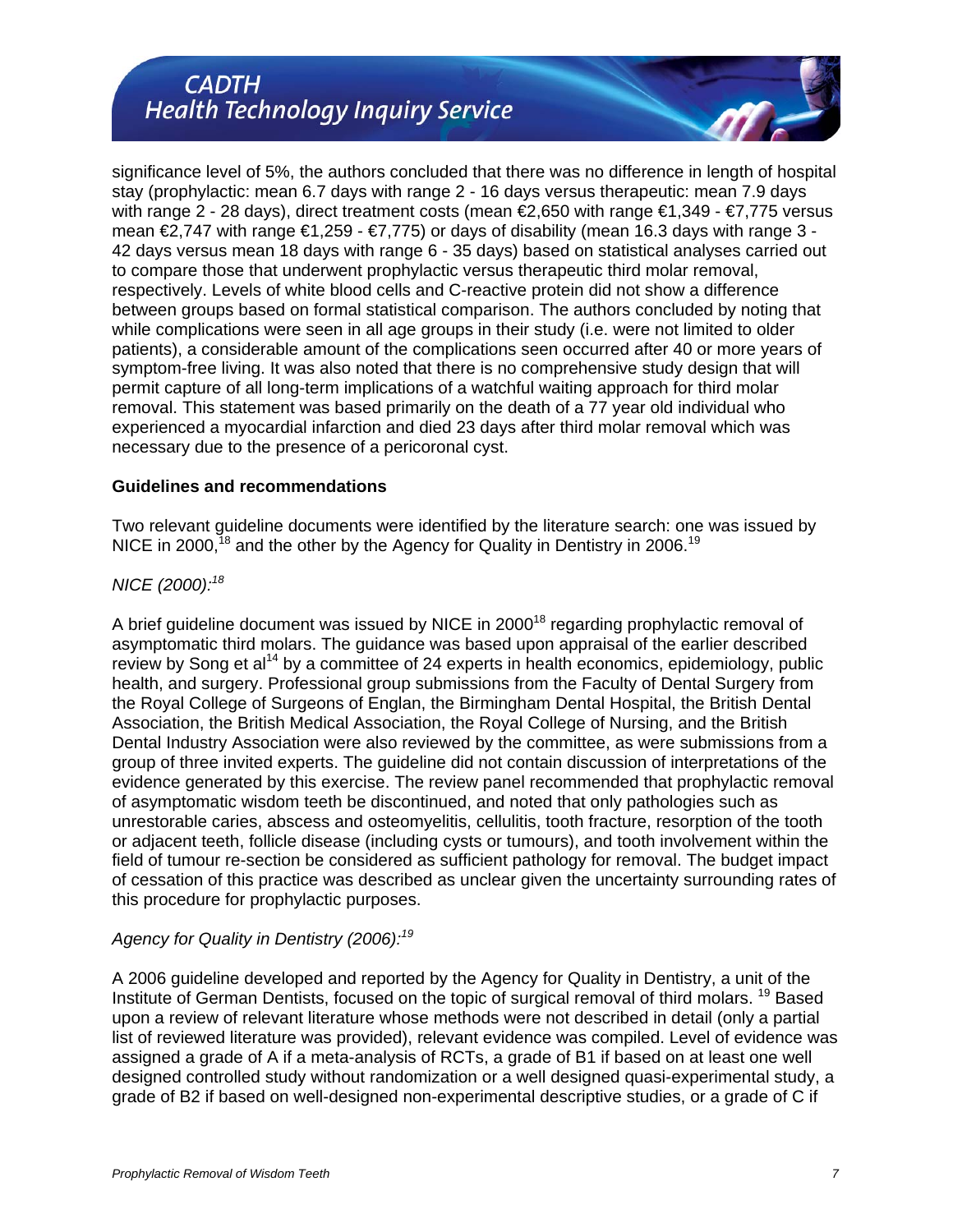based on reports or opinions of experts, consensus conferences and/or clinical experience or case studies. Recommendation levels of either '*Strongly Recommend'*, '*Recommend'*, or '*Recommendation Open'* were determined by all parties involved in the process. Regarding extraction of asymptomatic third molars, recommendations from the guideline document regarding situations where this practice was considered indicated or non-indicated are summarized in Table 1 of the main text (shown below). Limitations of this guideline are that the document only partially cited literature which was used in the development, and that the process regarding how the evidence was used to develop recommendations was not described in detail.

| Table 1: Summary of Relevant Recommendations, Agency for Quality in Dentistry Guidelines                                                                                                                                                                                                                                                                                                                                                                                                                                                                                                                             |                                                                                                                                                                                                                                                                                                                                                                                                                                                                                    |  |  |
|----------------------------------------------------------------------------------------------------------------------------------------------------------------------------------------------------------------------------------------------------------------------------------------------------------------------------------------------------------------------------------------------------------------------------------------------------------------------------------------------------------------------------------------------------------------------------------------------------------------------|------------------------------------------------------------------------------------------------------------------------------------------------------------------------------------------------------------------------------------------------------------------------------------------------------------------------------------------------------------------------------------------------------------------------------------------------------------------------------------|--|--|
| <b>Prophylactic Extraction Indicated</b>                                                                                                                                                                                                                                                                                                                                                                                                                                                                                                                                                                             | <b>Prophylactic Extraction Not Indicated</b>                                                                                                                                                                                                                                                                                                                                                                                                                                       |  |  |
| "Higher-level reasons associated with the<br>patient's life situation" (Recommend); pg. 11 <sup>19</sup><br>• "If other measures are being conducted under<br>anesthetic and further anesthesia would be<br>necessary for removal of a third molar"<br>(Recommend); pg. $11^{19}$<br>"Where prosthetic treatment is planned and<br>secondary eruption due to further atrophy of the<br>alveolar ridge or to pressure of the removable<br>prosthesis is likely" (Recommend); pg. 11 <sup>19</sup><br>• "To facilitate orthodontic treatment such as tooth<br>movement and/or retention" (Recommend); pg.<br>$11^{19}$ | "Where spontaneous regular positioning of<br>the third molars in the dental arch is likely"<br>(Strongly Recommend); pg. 11 <sup>19</sup><br>"If the extraction of other teeth and/or<br>orthodontic treatment with correct<br>positioning of the tooth is appropriate"<br>(Strongly Recommend); pg. 11 <sup>19</sup><br>"Deeply impacted and malposed teeth<br>without associated pathology, where a high<br>risk of surgical complications exists"<br>(Recommend); pg. $11^{19}$ |  |  |

#### **LIMITATIONS:**

There are several limitations to this rapid review that affect the ability to address the research questions of interest. These include the following:

## **Extent of Available Literature:**

- Four systematic reviews<sup>1,14-16</sup> relevant to the question of benefits and risks of prophylactic third molar extraction were identified. One was a rapid review published in 2000 which consisted of information from a limited amount of RCT data and a collection of methodologically limited literature reviews, and thus its reliability is unclear.<sup>14</sup> A second was a Cochrane review consisting of two trials, and a third which was not completed or published.<sup>15</sup> A third review was published in Norwegian and, thus, only an English summary abstract was available, but the majority of evidence included consisted of observational studies.<sup>16</sup> The most recent review was based upon the earlier reviews, which had methodological limitations.<sup>1</sup> Two literature reviews, one guideline and one observational study providing further discussion of past evidence have been provided as potential references of interest in Appendix 2; these were excluded from this review, as they failed to meet one or more inclusion criteria, but have been provided as supplemental sources of information.
- Within the past ten years, limited comparative research exploring the benefits of prophylactic wisdom tooth extraction has been published. More studies providing evidence from direct comparisons of prophylactic removal versus watchful waiting are warranted in order for this practice to be justified, as current evidence is insufficient to promote this practice.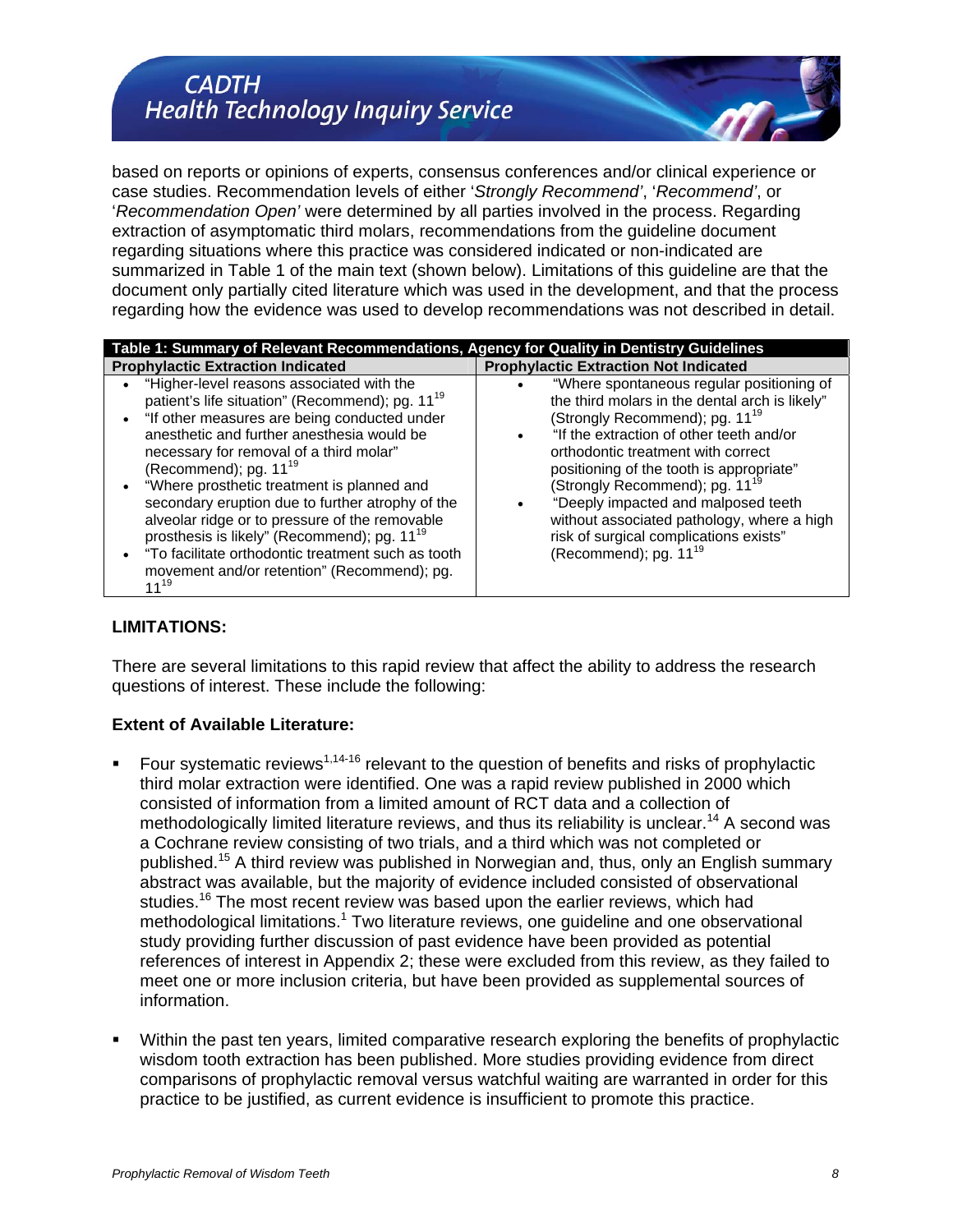#### **Literature Search:**

 Due to findings from a preliminary literature search suggesting that there existed limited information published between 2005-2010, the literature search for this review was expanded upon to include publications from the years 2000-2004. However, it is worth noting that any relevant evidence published prior to 2000 was excluded from this rapid review. Inspection of literature included in this review suggests that there is likely to be additional evidence of potential relevance which was published in the 1980s and 1990s.

### **CONCLUSIONS AND IMPLICATIONS FOR DECISION OR POLICY MAKING:**

This rapid review identified four systematic reviews, two clinical guidelines, and one nonrandomized study addressing the question of benefits and risks associated with the prophylactic extraction of asymptomatic third molars. Findings from the reviews and recommendations summarized in this report suggested that there is insufficient evidence in terms of additional benefit or reduced future risk to warrant prophylactic wisdom tooth extraction, and additional research using sound study methodology and ensuring adequate durations of follow-up may be beneficial to better address the research questions. Further decision analyses with increased focus on incorporation of patient preferences have been suggested.<sup>15</sup>

As was expressed by a number of the original authors of the included research, review of the identified evidence demonstrated that there remains a lack of high quality evidence addressing this issue, as the majority of primary research thus far has employed non-randomized study designs, had shorter durations of follow-up, and has lacked certain patient focused outcomes. The majority of evidence and guidance included in this review is older, and little published research from the past 5 years was found.

Despite what has been described by several of the authors of the research included in this review as minimal supporting evidence, earlier documented variation in the prevalence of asymptomatic third molar removal indicates that the practice of prophylactic wisdom tooth removal remains prominent in dental and oral surgery practices in various nations. Some literature suggests that variations in practice may be a consequence of incomplete knowledge uptake and awareness amongst practitioners of the limited evidence supporting this practice, and that planned exposure of practitioners to key literature may be able to assist with change of practice. $9,20$  Regarding the aspect of cost-effectiveness, Liedholm<sup>11</sup> notes that past researchers have suggested that the consideration of patient flow may be vital, including aspects such as number of visits, and specific services provided at those visits (including radiographs and other aspects of related care or examination). The practice of day surgery has been suggested by others as having low complication rates and high patient satisfaction, and is lower cost than inpatient procedures. Several of the studies included in this review noted that, given a lack of evidence supporting (or refuting) the practice of prophylactic third molar removal, patient preference must also be considered. Liedholm<sup>11</sup> suggests that patients generally appear to opt for a non-interventionist approach more so than clinicians, and thus some may prefer the approach of watchful waiting.

Based on evidence and guidelines from the past ten years of evidence identified for inclusion in this review, there is currently insufficient evidence supporting or refuting the practice of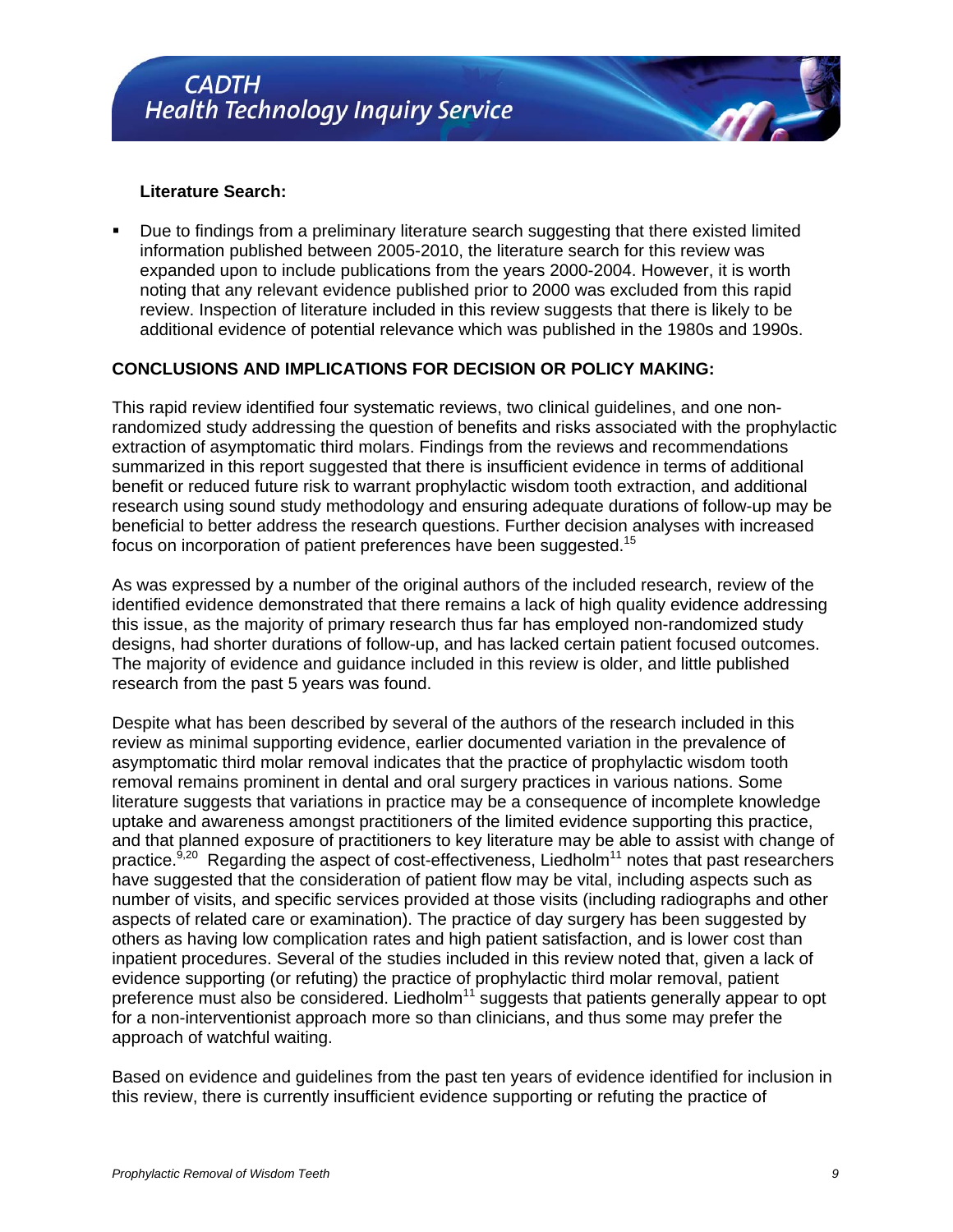

prophylactic removal of asymptomatic third molars. Regarding clinical practice, the decision to remove asymptomatic wisdom teeth appears to be best based on careful consideration by practitioners of the potential risks and benefits for individual patients, as well as their attitude toward a potentially unnecessary surgical procedure.

#### **PREPARED BY:**

Health Technology Inquiry Service Email: [htis@cadth.ca](mailto:htis@cadth.ca) Tel: 1-866-898-8439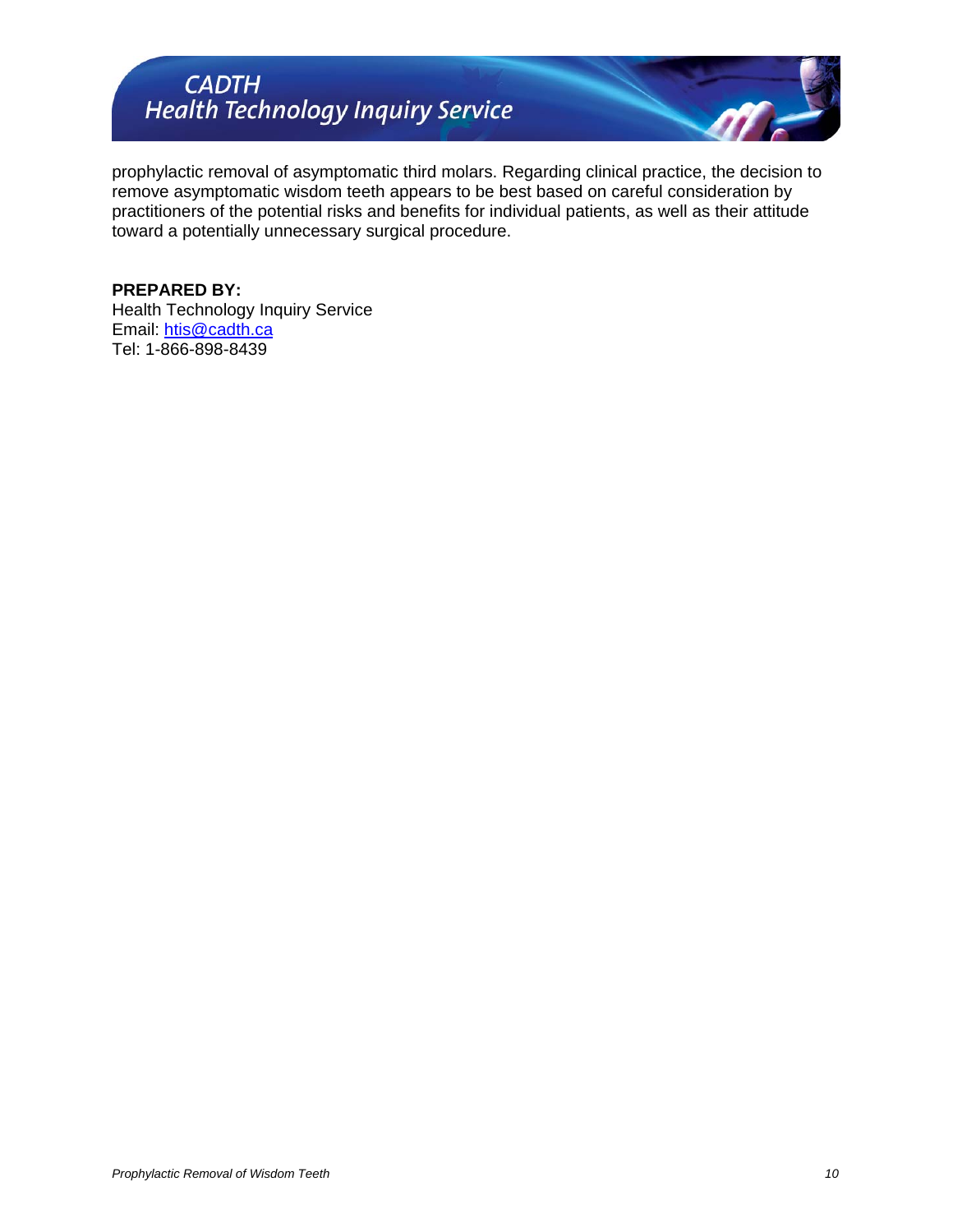## **REFERENCES**

- 1. Dodson TB, Susaria SM. Impacted wisdom teeth. Clin Evid (Online) [Internet]. 2010 [cited 2010 Jul 9];4:1302. Available from: <http://clinicalevidence.bmj.com/ceweb/conditions/orh/1302/1302-get.pdf> Subscription required.
- 2. Clauser B, Barone R, Briccoli L, Baleani A. Complications in surgical removal of mandibular third molars. Minerva Stomatol. 2009 Jul;58(7-8):359-66.
- 3. Adeyemo WL. Do pathologies associated with impacted lower third molars justify prophylactic removal? A critical review of the literature. Oral Surg Oral Med Oral Pathol Oral Radiol Endod. 2006 Oct;102(4):448-52.
- 4. Bouloux GF, Steed MB, Perciaccante VJ. Complications of third molar surgery. Oral Maxillofac Surg Clin North Am. 2007 Feb;19(1):117-28, vii.
- 5. NHS Centre for Reviews and Dissemination. Prophylactic removal of impacted third molars: is it justified? Effectiveness Matters [Internet]. 1998 Oct [cited 2010 Jul 9];3(2):1-4. Available from: <http://www.york.ac.uk/inst/crd/EM/em32.pdf>
- 6. Jasinevicius TR, Pyle MA, Kohrs KJ, Majors JD, Wanosky LA. Prophylactic third molar extractions: US dental school departments' recommendations from 1998/99 to 2004/05. Quintessence Int. 2008 Feb;39(2):165-76.
- 7. Dunne CM, Goodall CA, Leitch JA, Russell DI. Removal of third molars in Scottish oral and maxillofacial surgery units: a review of practice in 1995 and 2002. Br J Oral Maxillofac Surg. 2006 Aug;44(4):313-6.
- 8. Knutsson K, Lysell L, Rohlin M, Brickley M, Shepherd JP. Comparison of decisions regarding prophylactic removal of mandibular third molars in Sweden and Wales. Br Dent J [Internet]. 2001 Feb 24 [cited 2010 Jul 9];190(4):198-202. Available from: <http://www.nature.com/bdj/journal/v190/n4/pdf/4800924a.pdf>
- 9. Knutsson K, Lysell L, Rohlin M. Dentists' decisions on prophylactic removal of mandibular third molars: a 10-year follow-up study. Community Dent Oral Epidemiol. 2001 Aug;29(4):308-14.
- 10. Silvestri AR, Jr., Singh I. The unresolved problem of the third molar: would people be better off without it? J Am Dent Assoc. 2003 Apr;134(4):450-5.
- 11. Liedholm R. Mandibular third molar removal: patient preferences, assessments of oral surgeons and patient flows. Swed Dent J Suppl. 2005;(175):1-61.
- 12. Friedman JW. The prophylactic extraction of third molars: a public health hazard. Am J Public Health [Internet]. 2007 Sep [cited 2010 Jul 9];97(9):1554-9. Available from: <http://ajph.aphapublications.org/cgi/reprint/97/9/1554>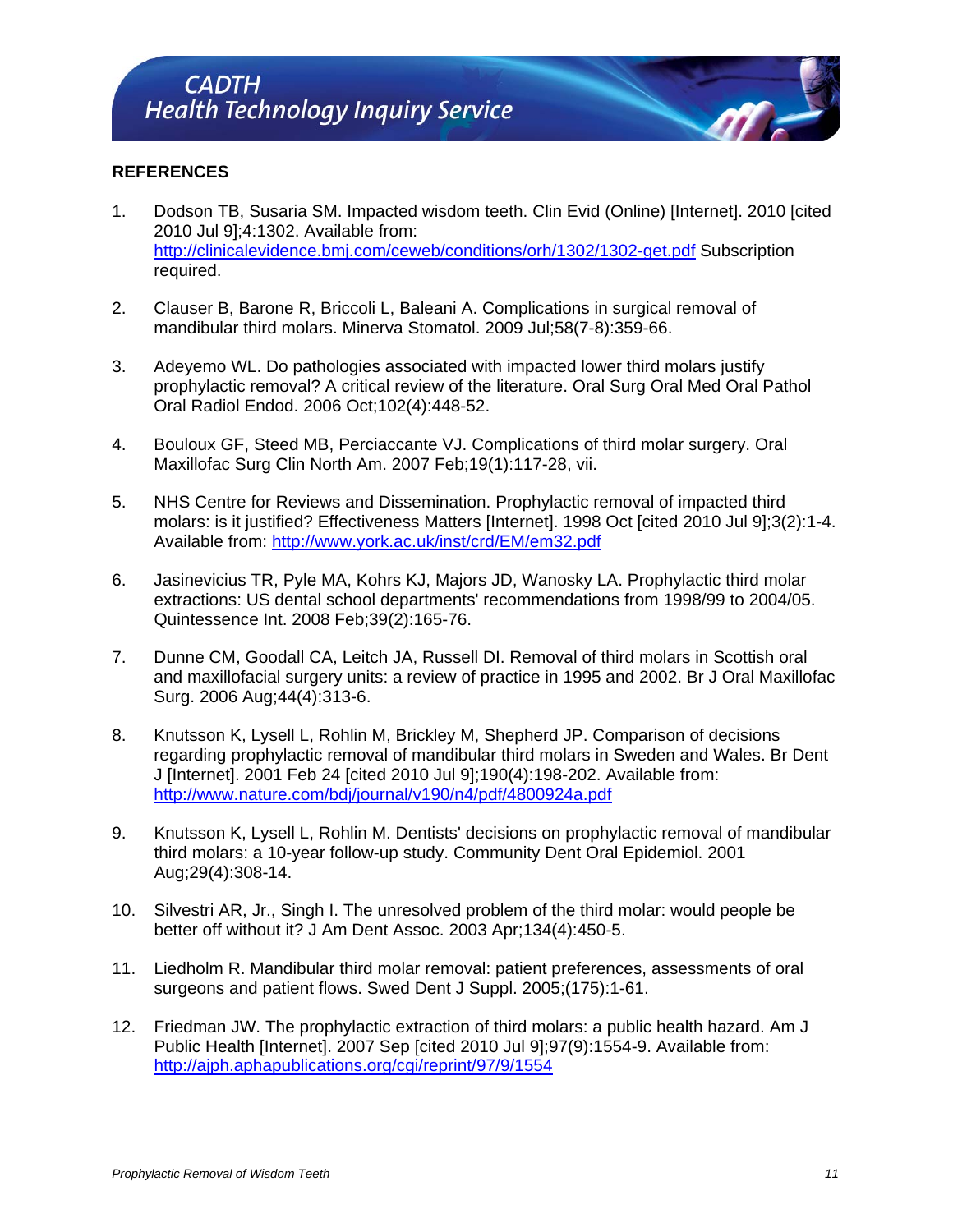- 13. Cabbar F, Guler N, Comunoglu N, Sencift K, Cologlu S. Determination of potential cellular proliferation in the odontogenic epithelia of the dental follicle of the asymptomatic impacted third molars. J Oral Maxillofac Surg. 2008 Oct;66(10):2004-11.
- 14. Song F, O'Meara S, Wilson P, Golder S, Kleijnen J. The effectiveness and costeffectiveness of prophylactic removal of wisdom teeth. Health Technol Assess [Internet]. 2000 [cited 2010 Jul 9];4(15):1-55. Available from: <http://www.hta.ac.uk/fullmono/mon415.pdf>
- 15. Mettes TG, Nienhuijs ME, van der Sanden WJ, Verdonschot EH, Plasschaert AJ. Interventions for treating asymptomatic impacted wisdom teeth in adolescents and adults. Cochrane Database Syst Rev [Internet]. 2005 [cited 2010 Jul 9];(2):CD003879. Available from: [http://mrw.interscience.wiley.com/cochrane/clsysrev/articles/CD003879/pdf\\_fs.html](http://mrw.interscience.wiley.com/cochrane/clsysrev/articles/CD003879/pdf_fs.html)
- 16. Norwegian Knowledge Centre for the Health Services. Prophylactic removal of wisdom teeth [Internet]. Oslo: Norwegian Knowledge Centre for the Health Services (NOKC); 2003. 104 p. [cited 2010 Jul 9]. Available from: [ftp://ftp.nokc.no/SMM/SMM-Rapport\\_03-](ftp://ftp.nokc.no/SMM/SMM-Rapport_03-10_Profylaktisk_fjerning_av_visdomstenner.pdf) [10\\_Profylaktisk\\_fjerning\\_av\\_visdomstenner.pdf](ftp://ftp.nokc.no/SMM/SMM-Rapport_03-10_Profylaktisk_fjerning_av_visdomstenner.pdf) In Norwegian.
- 17. Kunkel M, Kleis W, Morbach T, Wagner W. Severe third molar complications including death-lessons from 100 cases requiring hospitalization. J Oral Maxillofac Surg. 2007 Sep;65(9):1700-6.
- 18. Guidance on the extraction of wisdom teeth [Internet]. London: National Institute for Clinical Excellence (NICE); 2000. 12 p. (Technology appraisal guidance no.1). [cited 2010 Jul 9]. Available from:<http://www.nice.org.uk/nicemedia/live/11385/31993/31993.pdf>
- 19. ZZQ Agency for Quality in Dentistry. Guideline: surgical removal of third molars: short version [Internet]. Cologne: Institute of German Dentists; 2010 Apr. 16 p. [cited 2010 Jul 9]. Available from: [http://www3.zzq](http://www3.zzq-koeln.de/zzqpubl3.nsf/7305289f7d3f7b77c12573370038e5b9/382ea4cdbc1280a0c12573f500482e9d/$FILE/Leitlinie_Weish_EN.pdf)[koeln.de/zzqpubl3.nsf/7305289f7d3f7b77c12573370038e5b9/382ea4cdbc1280a0c12573f](http://www3.zzq-koeln.de/zzqpubl3.nsf/7305289f7d3f7b77c12573370038e5b9/382ea4cdbc1280a0c12573f500482e9d/$FILE/Leitlinie_Weish_EN.pdf) [500482e9d/\\$FILE/Leitlinie\\_Weish\\_EN.pdf](http://www3.zzq-koeln.de/zzqpubl3.nsf/7305289f7d3f7b77c12573370038e5b9/382ea4cdbc1280a0c12573f500482e9d/$FILE/Leitlinie_Weish_EN.pdf)
- 20. van der Sanden WJ, Mettes DG, Plasschaert AJ, Grol RP, van't Hof MA, Knutsson K, et al. Effect of selected literature on dentists' decisions to remove asymptomatic, impacted lower third molars. Eur J Oral Sci. 2002 Feb;110(1):2-7.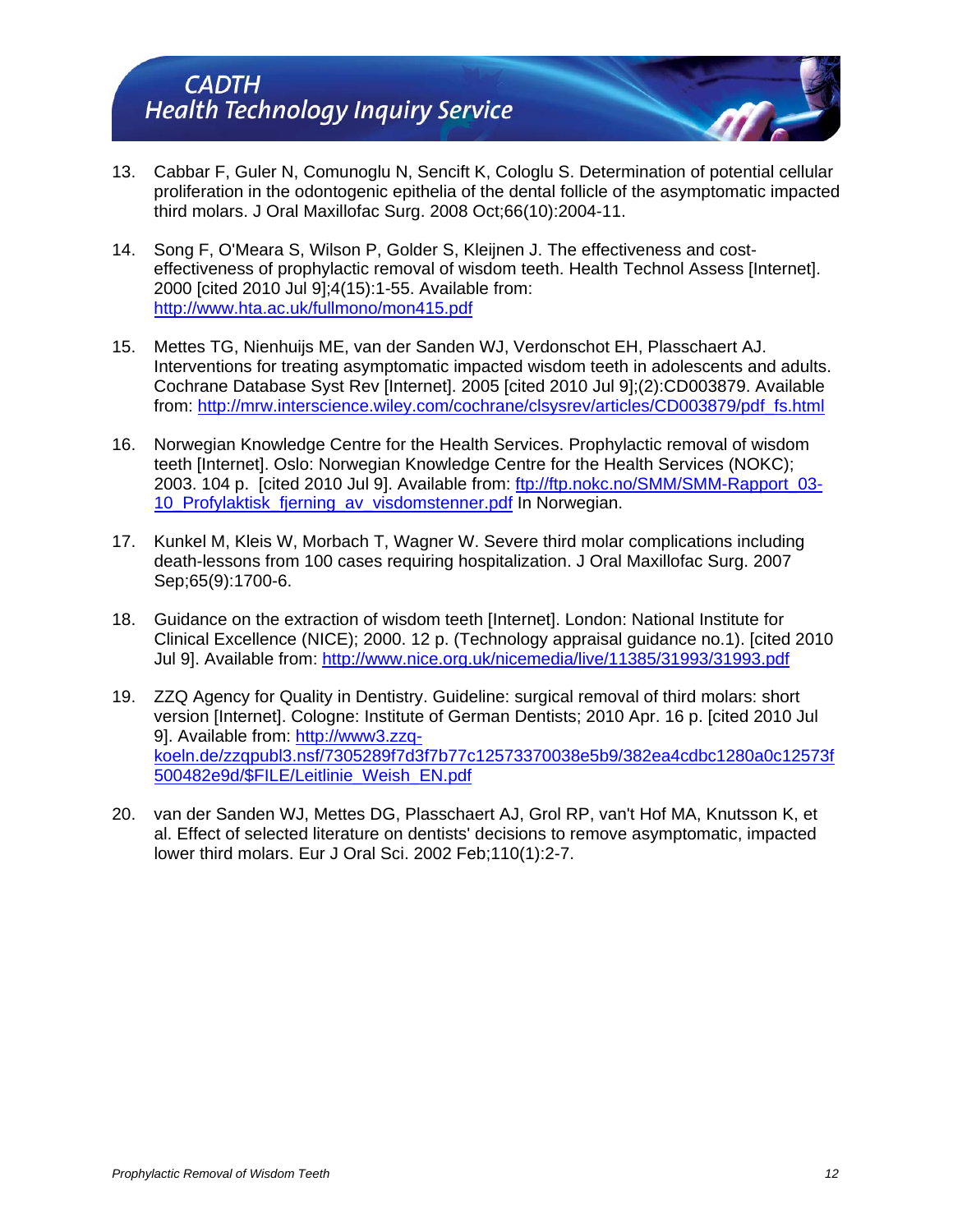## **APPENDIX 1: Summary of Methodologies of Included Systematic Reviews**

|                                                                                                  | Table 1: Summary of Methodologies of Included Systematic Reviews                                                                                                                                                                                                                                                                                                                                                                       |                                                                                                                                                                                                                                      |  |
|--------------------------------------------------------------------------------------------------|----------------------------------------------------------------------------------------------------------------------------------------------------------------------------------------------------------------------------------------------------------------------------------------------------------------------------------------------------------------------------------------------------------------------------------------|--------------------------------------------------------------------------------------------------------------------------------------------------------------------------------------------------------------------------------------|--|
| <b>Author</b>                                                                                    | <b>Methods</b>                                                                                                                                                                                                                                                                                                                                                                                                                         | <b>Inclusion Criteria</b>                                                                                                                                                                                                            |  |
| (Year)                                                                                           |                                                                                                                                                                                                                                                                                                                                                                                                                                        |                                                                                                                                                                                                                                      |  |
| Song $\overline{14}$<br>(2000)                                                                   | Literature Search: Systematic review based on<br>evidence gathered from a search of Medline (1984-<br>99), EMBASE (1984-99), Science Citation Index,<br>Cochrane Controlled Trials Register, National<br>Research Register; DARE; paper sources and<br>web-based resources. Relevant agencies were<br>also contacted. No restrictions on language were<br>used. Study selection and data extraction was<br>performed by two reviewers. | Design: RCTs, literature reviews,<br>decision analyses<br><b>Population: individuals with</b><br>unerupted or impacted wisdom<br>teeth, or patients undergoing<br>wisdom tooth removal for<br>prophylactic or symptomatic<br>reasons |  |
|                                                                                                  | <b>Quality Assessment of Studies:</b><br>RCTs assessed based on reporting of selection<br>criteria, sample size, a priori power calculation,<br>mode of randomization, group comparability,<br>blinded outcome evaluation, withdrawals,<br>appropriateness of analysis, intention to treat<br>analysis.                                                                                                                                | <b>Outcomes: pathologic changes</b><br>associated with tooth retention or<br>complications following tooth<br>extraction                                                                                                             |  |
|                                                                                                  | Literature reviews assessed based on clarity of<br>review goals, literature search, selection criteria,<br>presentation of primary study findings, methods of<br>summarizing data.                                                                                                                                                                                                                                                     |                                                                                                                                                                                                                                      |  |
|                                                                                                  | <b>Synthesis:</b>                                                                                                                                                                                                                                                                                                                                                                                                                      |                                                                                                                                                                                                                                      |  |
| Mettes <sup>15</sup><br>(2008)                                                                   | Descriptive summary of study findings<br>Literature Search: Cochrane Oral Health Trials<br>Register (4 August 2004), Cochrane Register of<br>Controlled Trials, Medline (1966-2004), Pubmed<br>$(1966 - 2004)$                                                                                                                                                                                                                         | Design: randomized or controlled<br>clinical trials<br>Population: adolescents or adults<br>with asymptomatic impacted                                                                                                               |  |
|                                                                                                  | <b>Quality Assessment of Studies:</b><br>Grading of allocation concealment, blinding of<br>outcome assessors, completeness of patient<br>follow-up; studies categorized according to<br>perceived risk of bias (low, moderate, high)                                                                                                                                                                                                   | wisdom teeth, and participants in<br>the same category undergoing<br>prophylactic removal of<br>asymptomatic wisdom teeth.<br>Outcomes: pathologic changes,                                                                          |  |
|                                                                                                  | <b>Synthesis: Descriptive summary of findings</b>                                                                                                                                                                                                                                                                                                                                                                                      | post-operative complications, costs                                                                                                                                                                                                  |  |
| Norwegian<br>Knowledge<br><b>Center for</b><br><b>Health</b><br>Services <sup>16</sup><br>(2003) | Literature Search: the Cochrane Library,<br>Database of Abstracts of Reviews of Effectiveness,<br>International Network of Agencies of Health<br>Technology Assessment database, National<br>Guidelines Clearinghouse, Medline, EMBASE,<br>NHS Economic Evaluation Database, OHE<br>Economic Evaluations Database.                                                                                                                     | Details not available (only<br>English abstract available)                                                                                                                                                                           |  |
|                                                                                                  | <b>Quality Assessment of Studies:</b><br>Not described (English language summary only)                                                                                                                                                                                                                                                                                                                                                 |                                                                                                                                                                                                                                      |  |

 $\mathscr{M}$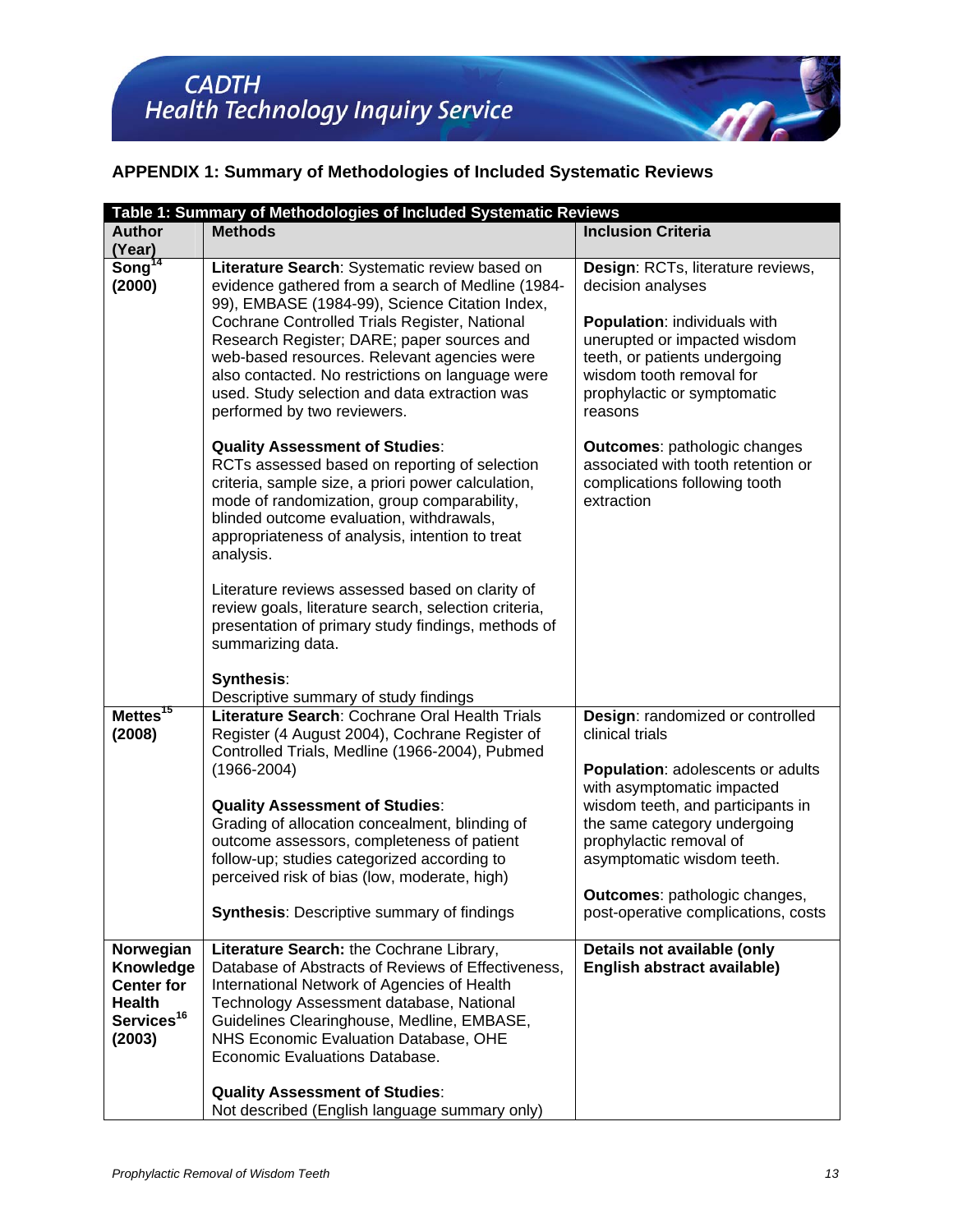| Table 1: Summary of Methodologies of Included Systematic Reviews |                                                                                                                                                                                                                                                                                                                                             |                                                                                                                                                                                                                                                                                                                                                                                                 |  |
|------------------------------------------------------------------|---------------------------------------------------------------------------------------------------------------------------------------------------------------------------------------------------------------------------------------------------------------------------------------------------------------------------------------------|-------------------------------------------------------------------------------------------------------------------------------------------------------------------------------------------------------------------------------------------------------------------------------------------------------------------------------------------------------------------------------------------------|--|
| <b>Author</b><br>(Year)                                          | <b>Methods</b>                                                                                                                                                                                                                                                                                                                              | <b>Inclusion Criteria</b>                                                                                                                                                                                                                                                                                                                                                                       |  |
|                                                                  | <b>Synthesis: Descriptive summary of findings</b>                                                                                                                                                                                                                                                                                           |                                                                                                                                                                                                                                                                                                                                                                                                 |  |
| Dodson <sup>1</sup><br>(2009)                                    | Literature Search: Medline (1966-2009), EMBASE<br>(1980-2009), Cochrane Database of Systematic<br>Reviews and Cochrane Central Register of<br>Controlled Clinical Trials (2009, Issue 1).<br><b>Quality:</b> A GRADE evaluation of evidence quality<br>was performed, resulting in quality rankings of high,<br>moderate, low, or very low. | <b>Design:</b> systematic reviews of<br>RCTs; RCTs; prospective cohort<br>studies with a control group; no<br>language restrictions; 20 or more<br>subjects.<br><b>Population: Patients with</b><br>asymptomatic wisdom teeth<br><b>Outcomes:</b> dental disease, incisor<br>crowding, disruption to regular daily<br>activities, damage to adjacent<br>teeth, lesions, facial cellulitis, need |  |
|                                                                  |                                                                                                                                                                                                                                                                                                                                             | for future extraction, harms data<br>(pain, swelling, trismus, excessive<br>bleeds, infections, nerve injuries,<br>other)                                                                                                                                                                                                                                                                       |  |

 $\sqrt{dt}$